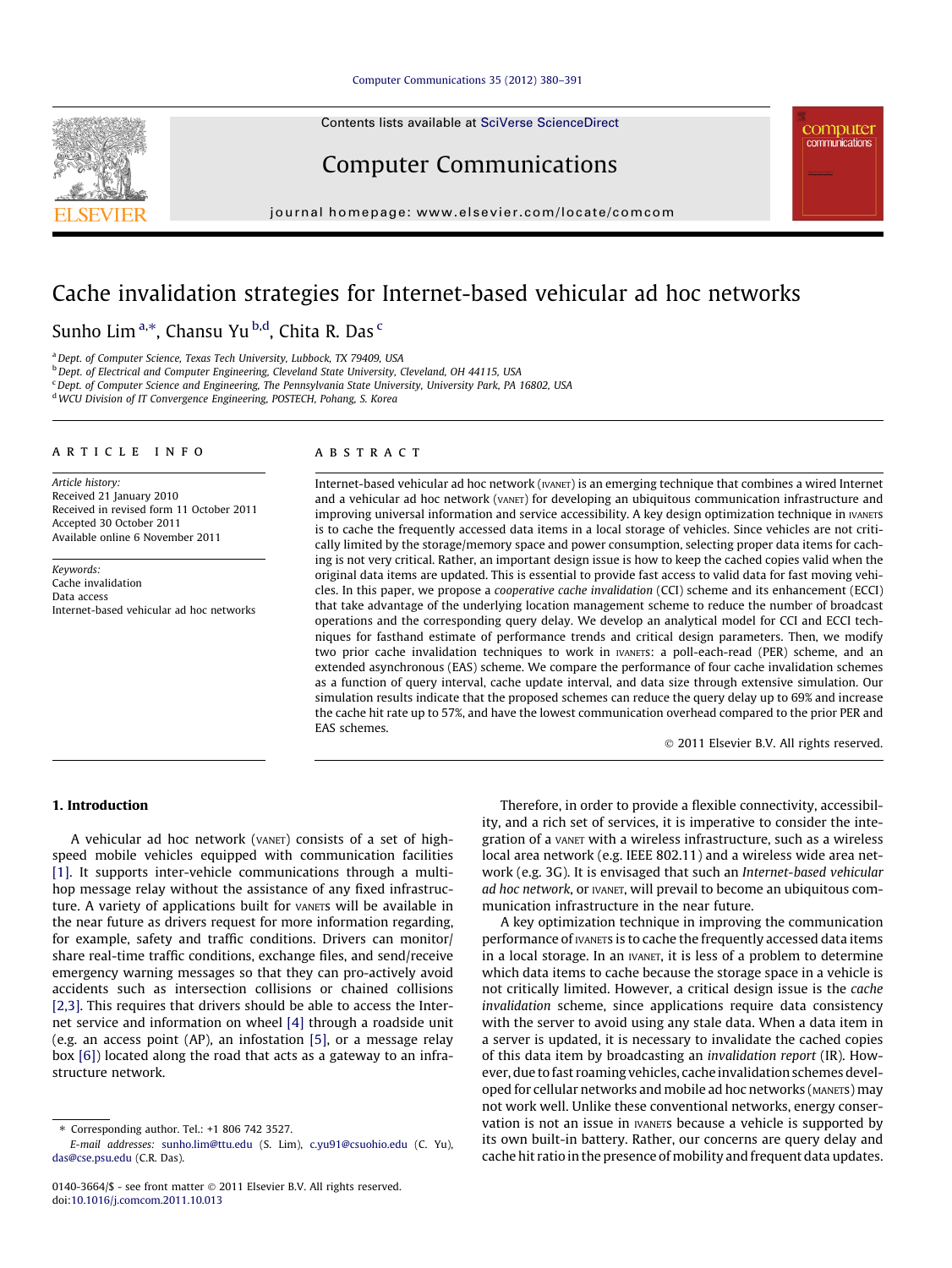<span id="page-1-0"></span>The following observations characterize the *IVANETS* in the context of cache invalidation and support our research motivation.

- Due to high-speed mobility, vehicles reside in a coverage area for a short period of time. For example, the connection time within a coverage area ranges from 5 to 24 s at city driving [\[7\].](#page-10-0) Therefore, when a data server broadcasts an IR, it is not straightforward which coverage area (s) to target. And, since multiple coverage areas are involved in a broadcast operation, the cost of broadcasting IRs becomes non-negligible.
- Since it is unlikely that adjacent vehicles have common data items in a real IVANET environment, it is wasteful to broadcast the same content of IRs to different vehicles because most of contents may not be relevant to the vehicles.
- It is possible to have a proxy server between a data server and vehicles to reduce the invalidation cost. However, in order to support a scalable invalidation operation, it is essential for a data server or a proxy server to coordinate with location management agents, which increases complexity.

As compared to MANET, the cache invalidation problem in an IVA-NET is unique because of vehicles' high-speed mobility and requirement of scalable cache invalidation operation.

To address these issues, we propose and analyze a cooperative cache invalidation (CCI) scheme and its enhancement, called enhanced CCI (ECCI), which can effectively deal with fast moving vehicles without incurring significant overhead. Our contributions are the following:

- First, we suggest a hierarchical network model for IVANETs that consists of access points (APs), gateway foreign agents (GFAs), home agents (HAs), and data server (s). This model facilitates scalable cache invalidation operations as well as efficient location management by having the GFAs to take care of micromobility and micro-invalidation in their respective local areas.
- Second, we propose a cooperative approach, where both a server and location management agents coordinate for cache invalidation. By maintaining a list of data items and the access history by vehicles, a server asynchronously sends an IR to a HA rather than blindly broadcasts to vehicles. Then the HA judiciously refines and distributes the IR to appropriate GFAs, which can answer the validity of the queried data item to reduce the unavoidable query delay, witnessed inmost IR-based techniques.
- Third, we develop an analytical model for predicting the performance trends of the proposed two cache invalidation schemes.
- Fourth, we modify two previous cache invalidation schemes, poll-each-read (PER) and extended asynchronous (EAS), to work in IVANETs and compare them against our proposed schemes.

We conduct simulation-based performance evaluation of the four invalidation techniques along with the base case no-cache model to observe the impact of query interval, cache update interval, and data size on system performance, and communication overhead. According to the simulation results, the proposed schemes reduce the query delay up to 69%, increase the cache hit rate up to 57%, and incur lower communication overheads compared to two previous schemes. Overall, our study indicate that the proposed schemes provide better performance at reduced overhead and thus, are a viable approach for adopting in *IVANETS*.

The rest of paper is organized as follows. The prior work is reviewed and analyzed in Sections 2 and 3, respectively. The proposed schemes and their analytical models are presented in Sections [4 and 5](#page-2-0), respectively. Section [6](#page-6-0) is devoted to performance evaluation, comparison, and discussion. Finally, we further exploit several research issues for future directions and conclude the paper in Sections [7 and 8](#page-9-0), respectively.

### 2. Background and related work

Most of cache invalidation schemes deploy one or combination of following design aspects: whether to maintain the cache status or not, who initiates cache validity, and level of cache consistency. First, a server may or may not maintain any cache status. In a stateful approach [\[8–11\]](#page-10-0), a server keeps track of which mobile node caches which data item. Whenever a data item is updated, the server broadcasts an IR to inform the mobile nodes of the cache update. In a stateless approach [\[12–14\]](#page-10-0), however, the server is not aware of any cache status and thus, it periodically broadcasts an IR including an update history. Depending on the IR size and broadcast interval, there is a tradeoff between the efficiency of cache invalidation and query latency.

Second, the push/pull/hybrid techniques specify who initiates cache validity. In the push approach [\[15\]](#page-10-0), the server initiates the cache validity, for example, by broadcasting an IR. In the pull approach [\[15\],](#page-10-0) however, whenever a query is generated which can be answered from a cached data item, a query request packet is sent to the server to verify the validity of the cached data item before it answers the query. Several push- and pull-based schemes [\[16\]](#page-10-0) and combining both schemes [\[17,18\]](#page-10-0) have been proposed considering the tradeoffs between query delay and communication overhead.

Third, depending on a consistency level of cached data items with the server, there could be strong/weak/hybrid consistencies. In the strong consistency [\[12,14,15\],](#page-10-0) a query is answered by the latest updated data item from either a cache or the server. In the weak consistency [\[19\],](#page-10-0) however, it needs not reflect the current update of a data item. Thus, it may reduce the communication cost and query delay, but increase the communication overhead due to accessing stale data items. To balance strong and weak consistencies in terms of scalability, complexity, and communication cost, a hybrid cache consistency scheme [\[17\]](#page-10-0) is proposed, where mobile nodes can flexibly specify their consistency requirements for different types of data items.

In addition, there have been many research efforts on developing various caching schemes for MANETS [18,20-25] and Internetbased MANETs, called IMANETs [\[16,17\]](#page-10-0), where MANET technologies are combined with an Internet to provide a flexible information accessibility and availability for users. For MANETS, Hara and Madria suggested a replication scheme for periodically updated data items based on the previously suggested replica allocation method [\[20\].](#page-10-0) Replicated data items are periodically re-allocated depending on the access frequency, remaining time to next update, and network topology. However, estimation of optimal reallocation period and remaining time to the next update are not practically feasible. There are few invalidation approaches  $[16,17]$  for *IMANETS*. In  $[16]$ , several push and pull-based cache invalidation schemes are proposed based on the aggregate cache [\[26\]](#page-10-0), in which the aggregated local caches of the nodes can be considered as an unified large cache for the IMANET.

In summary, little effort has been devoted in exploring the cache invalidation issue for IVANETs, where the high-speed mobility and scalability algorithm are primary concerns.

#### 3. Revisit cache invalidation strategies

In this section, we analyze the prior cache invalidation strategies in terms of single- and multi-cell based designs, and formalize the problem in an IVANET environment.

#### 3.1. Single-cell based approach

Most of the prior IR-based schemes are variation of the timestamp (TS) scheme [\[12\]](#page-10-0), where a base station (BS) broadcasts an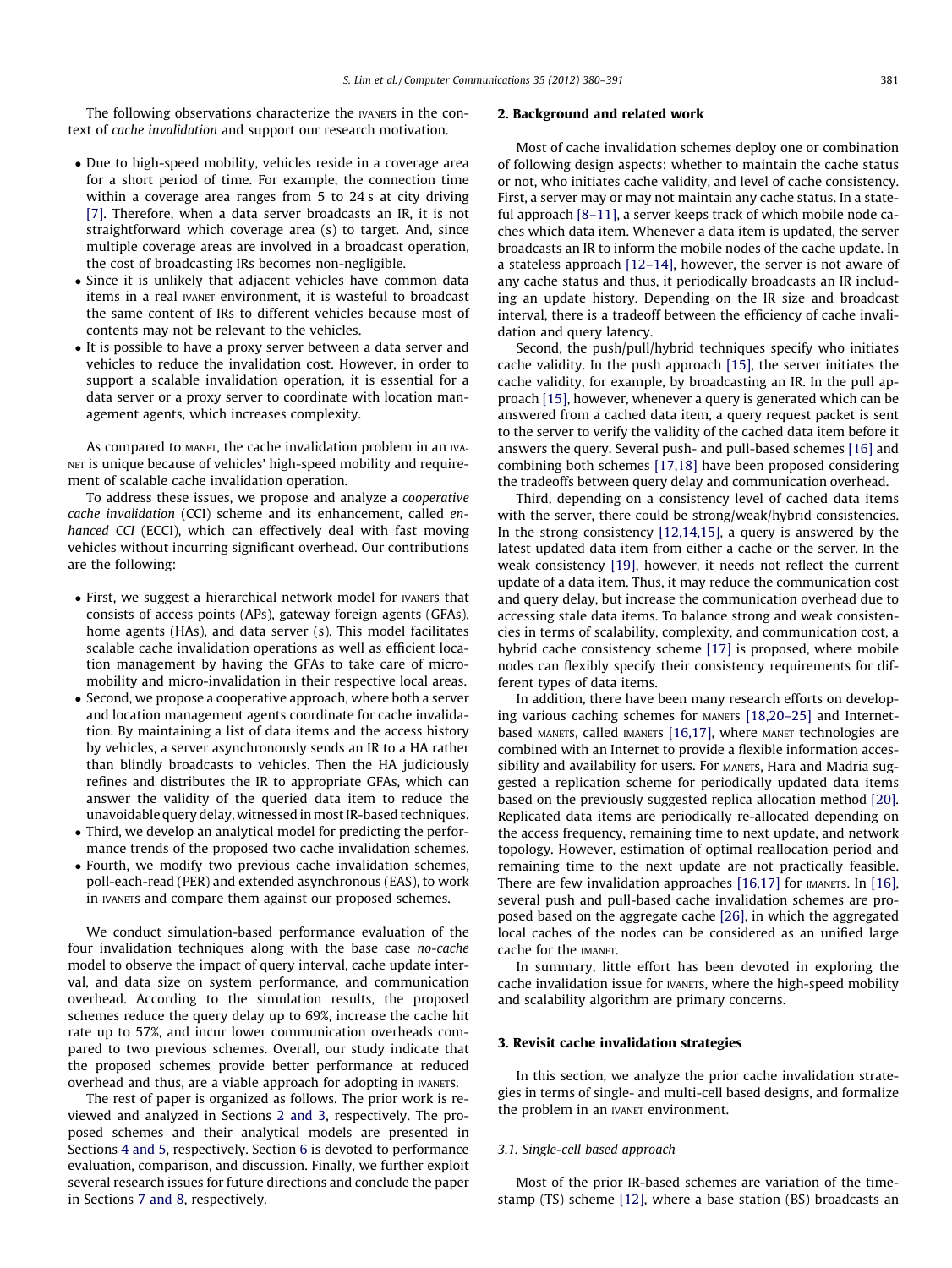<span id="page-2-0"></span>IR every L seconds. Since the IR is periodically broadcasted, there is an unavoidable delay before answering a query. Depending on the length of broadcast interval, L, there is a tradeoff between the communication overhead of cache invalidation and query latency. Although an updated invalidation report (UIR) [\[14\]](#page-10-0) is proposed to further reduce the query latency by adding updated items between IRs, query delay of half of the broadcast interval  $\frac{1}{2}$  still exists. Since the TS scheme does not consider mobility, it cannot be directly deployed in IVANETS. For example, when a vehicle generates a query and waits for an IR, it may miss the IR if it has moved to the next adjacent cell. To verify this, we experimented with a single cell environment, where 20 vehicles are randomly located and moved with a given velocity. In Fig. 1(a), as the velocity increases, more vehicles handoff before receiving the IR and thus, the IR miss ratio increases which is sensitive to L.

#### 3.2. Multi-cell based approach

To reduce the IR miss ratio due to mobility, multi-cell based designs extended from the asynchronous stateful (AS) scheme [\[8\]](#page-10-0) are proposed, where a network component (e.g. mobile switching center (MSC) or server) located in a higher network hierarchy than a BS executes cache invalidation operations. In [\[9\],](#page-10-0) when a mobile node handoffs, it either simply drops the cached data items or checks them with the server for validity. Since the server maintains a list of which data items are accessed by which mobile nodes,



Fig. 1. Effect of velocity ( $L = 10$  or 20 (sec) [\[14,9\]](#page-10-0)): (a) IR miss ratio (b) Average IR traffic per query ( $T_q$  = 50 (sec), and  $T_u$  = 10 (Subfigure (a)) or 100 (sec) (Subfigure (b))).

whenever a data item is updated, it pro-actively unicasts IRs into multiple cells, where the updated data item is cached. In vaners, however, vehicles stay in a cell for a short period of time and travel along the large number of cells and thus, it is wasteful to examine cached data items with the server for validity upon every handoff. Also, the server's pro-active IR transmission to multiple cells is neither a scalable solution nor efficient, if the updated data item is not queried.

To verify this, we experiment with a multi-cell environment, where 50 vehicles are randomly located in five cells and move under a wrap around one-dimensional network topology. We compare two schemes extended from [\[12,9\],](#page-10-0) namely an extended TS (ETS) scheme and an extended AS (EAS) scheme. In ETS, a stateless server broadcasts an IR to every cell in the system whenever vehicles cache an updated data item. In the EAS scheme, however, a stateful server selectively broadcasts an IR to the cell(s). Also, upon handoff, vehicles send all the valid cached data items' ids to the server for validity and receive an invalidation check packet, which is counted as the IR traffic. In Fig. 1(b), when the cache update interval  $(T_u)$  is 10 (sec), due to the IR broadcasts to all the cells, the ETS scheme shows the same amount of IR traffics and the impact of velocity on the IR traffic is minimized. When  $T_u$  is 100 (sec), the IR traffic reduces. However, the ETS scheme is not scalable in terms of the cache update rate and network size. In the EAS scheme, as the velocity increases, it shows very high IR traffic regardless of cache update interval because of additional invalidation check packets upon every handoff (here, the mean query interval  $(T_a)$  is set 50 (sec)).

#### 3.3. Summary

Although the ETS scheme reduces the impact of mobility, there still exists a non-negligible query delay and the stateless server blindly broadcasts an IR to entire cells in the system, resulting in a scalability issue. On the other hand, the EAS scheme has no query delay when a queried data item is cached and marked as valid, but it incurs heavy IR traffic mainly due to mobility. Thus, reduction of the mobility impact and IR traffic are conflicting requirements, and optimization of both is extremely complex. In light on this, a server is required to keep track of a vehicle's where abouts under the coordination of other network agents not only to reduce the impact of mobility and IR traffic, but also to provide a scalable solution in IVANETs.

#### 4. The proposed cache invalidation strategy

In this section, first we briefly introduce a system model and then present our cache invalidation technique.

#### 4.1. System model

As illustrated in [Fig. 2](#page-3-0), a hierarchical network model for IVANET is motivated by a cellular network, and it consists of access points (APs), gateway foreign agents (GFAs), home agents (HAs), and servers of data item source. First, vehicles are equipped with communication facilities such as an IEEE 802.11-based dedicated short range communication (DSRC) transceiver [\[1\].](#page-10-0) Thus, they can either communicate with other vehicles or connect to the Internet flexibly. Since providing a location tracking capability in vehicles is becoming popular, we assume that vehicles are aware of their current location. Also, vehicles have a built-in navigation system via GPS, in which a digital map is loaded to show roads around current location and direction, the shortest path to the destination, traffic conditions, location-dependent information, and other information. In addition, unlike cellular and MANET environments,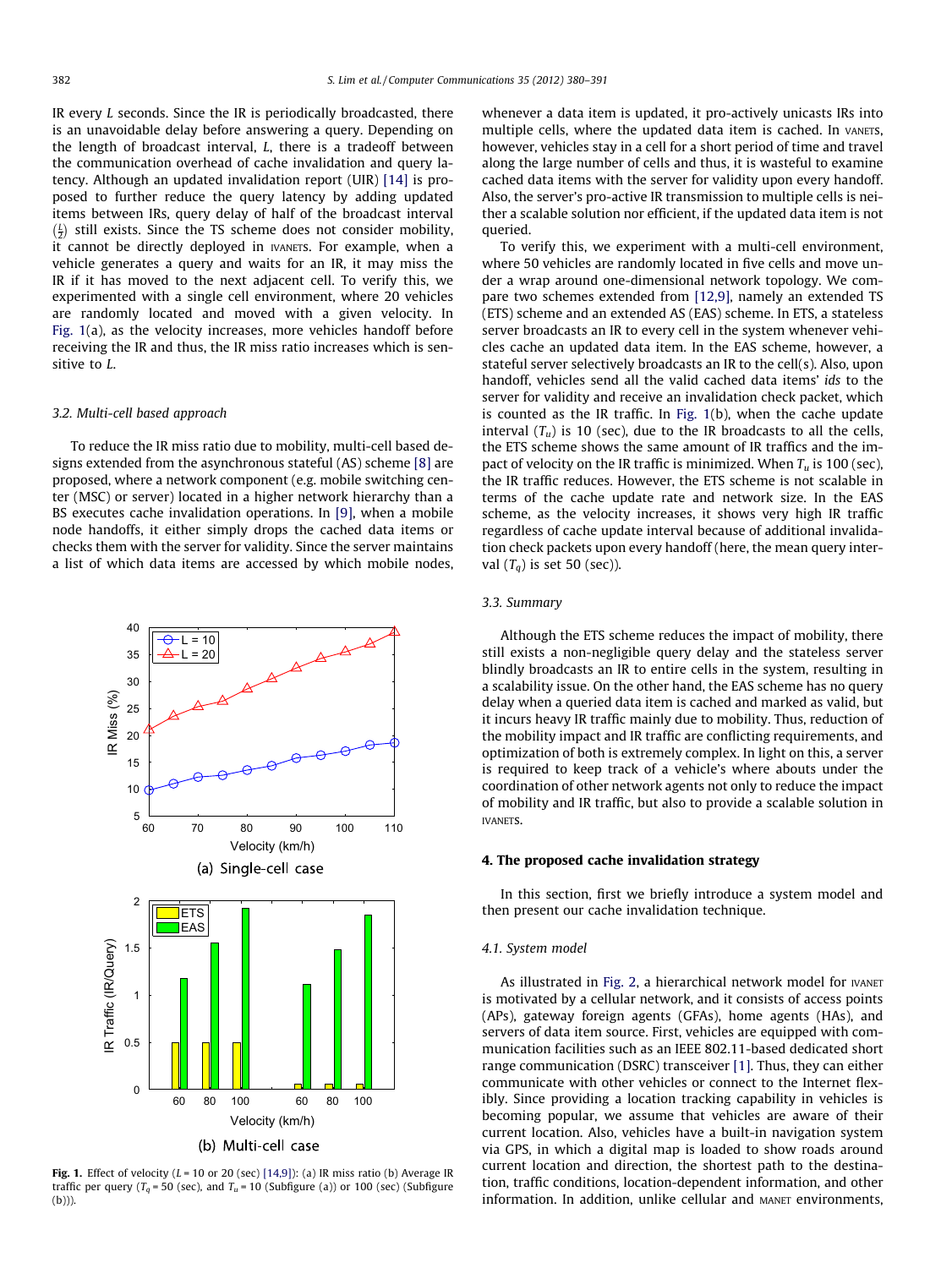<span id="page-3-0"></span>

Fig. 2. A system model of IVANET.

where nodes move without restrictions, vehicles are bounded to the underlying fixed roads with speed limits and traffic lights in VANETs.

Second, in order to support global wireless access of an Internet, a mobile IP [\[27\]](#page-10-0) is deployed, in which vehicles are able to access the Internet and maintain their on-going communications, while they move at a high-speed. When a vehicle accesses the Internet, it searches the nearest located AP, which is a gateway to the Internet, to access any information and service. An AP is located in a communication area and can be mounted on the top of a signal light or a road lamp along the road. Also, the AP plays an additional role as a foreign agent (FA). Thus, when a vehicle moves from one coverage area to another, it performs a location update/register operation that involves an AP, a GFA, and an HA. To avoid frequent location register/update operations for fast roaming vehicles, we use an IP micro-mobility support, in which vehicles report the HA only when a major change occurs such as changes to a regional network. In this paper, a 2-way handshake [\[28\]](#page-10-0) is used to implement location updates by exchanging either a home or regional request/reply packet between a vehicle and a GFA (or HA) through an AP (or GFA).

Third, a database may be attached to any components in the proposed system, e.g. an AP, a GFA, an HA or a database server. However, due to the consistency issue among replicas stored in multiple databases, we assume that the database is attached to a database server. We also assume that the database consists of a total of D data items. A data item  $(d_x)$  is the basic unit of an update or a query operation, where  $1 \le x \le D$ . The database is only updated by the server, while a query is generated by the vehicles for read-only requests.

#### 4.2. The cooperative approach

In this paper, we propose a cooperative stateful approach, where a server and network agents of location management coordinate together for cache invalidation operations. The server and network agents maintain a list of which data item is accessed by which vehicle and vehicles' current locations, respectively. Unlike most of the prior stateful designs, the server does not keep track of a vehicle's current location for IR broadcast. Thus, whenever a data item is updated, it sends an IR to an HA rather than blindly broadcasting the IR to multiple cells, where the updated data item is cached in a vehicle. Then the HA judiciously refines and re-distributes the IR to appropriate GFA (s), where they can answer the validity of a queried data item, requested from a vehicle. Here, GFAs do not pro-actively send the IR to the individual vehicles, but reply a vehicle's validity request by a on-demandbasis.

The rationale behind this approach is the following: (i) Since a vehicle's location is implicitly maintained by both a GFA and an HA, the server can avoid keeping track of the vehicles' current location, which is in fact a duplicated operation with the location management; (ii) Also, since a vehicle has a low probability of finding common data items in adjacent vehicles, broadcasting the same IR to different vehicles is inefficient in **IVANETS**; and (iii) In addition, since the query rate of vehicles is independent of the cache update rate of the server, whenever a data item is updated, a blind IR broadcast incurs heavy IR traffic. The proposed cache invalidation mechanism avoids these issues.

#### 4.3. Proposed cache invalidation technique

In this subsection, we describe the detail operation of the cooperative cache invalidation (CCI) scheme and its enhanced scheme (ECCI). First, a server maintains a list of which data item  $(d_x, x \in D)$  is accessed by which vehicle in a registry  $(r_s)$ , [id( $d_x$ ), [vid( $v_{x,y}$ ),  $t_{x,y}$ ]], where  $v_{x,y} = \{v_y |$  request  $(d_x) \wedge (y \in N)$ , vid is a vehicle's id, and  $t_{x,y}$  is the access time of  $d_x$  by  $v_y$ . Here, D and N are the number of data items and vehicles, respectively. Whenever a data item is updated, the server generates an IR  $(\mathcal{R}_s)$ ,  $\langle id(d_x), vid(v_{xy}), t_{cur} \rangle$ , and it is not directly broadcasted to the vehicles but sent to an HA. Here,  $t_{cur}$  is the current timestamp. Upon receiving the  $\mathcal{R}_s$ , since the HA maintains location information about which vehicle is currently roaming under which GFA  $(g_i)$  in a registry  $(r_h)$ , [vid( $v_y$ ), $g_i$ ], it compares the  $v_y$ with  $\mathcal{R}_s$  and  $r_h$ . Then the HA creates a new IR  $(\mathcal{R}_h)$ , <  $id(d_x)$ ,  $t_{cur}$  >, based on the matched  $g_i$  and sends it to the appropriate GFA. Depending on the number of matched GFAs, more than one  $\mathcal{R}_h$  can be created. Also, each  $\mathcal{R}_h$  may have a different size that is less than or equal to the original  $\mathcal{R}_s$  received from the server. Upon receiving the  $\mathcal{R}_h$ , the GFA updates its registry and thus, it has the most recent updated IR with the server.

Second, when a vehicle  $(v_v)$  initially connects to a server, it sends all the *ids* of cached data items  $(d_k^c)$  and their timestamps,  $[vid(v_y), id(d_k^c), t_k]$ , and then the server updates its registry. Here, k is  $1 \leq k \leq c$  and c is the total number of cache slots. Whenever the server receives a request packet for validating or accessing a data item, it also updates its registry. Also, when a vehicle handoffs to the coverage area which is under a different GFA, then the HA updates its registry and forwards the  $\mathcal{R}_h$  to the new GFA when a cached data item is updated in the vehicle. The  $\mathcal{R}_h$  may be forwarded to the appropriate APs to further reduce the query latency, but it is an overhead for the GFA, if a vehicle frequently moves among the coverage areas.

According to the proposed cache invalidation mechanism, let us examine the detail operation of a query request. First, when a vehicle ( $v<sub>v</sub>$ ) generates a query for a data item ( $d<sub>x</sub>$ ) which is not cached, it sends a request packet for accessing the data item to the server. The packet contains the vehicle's care-of address (CoA), an id of the requested data item, and a single bit flag  $(f)$  representing whether the queried data item is cached or not,  $[CoA<sub>v</sub>, id(d<sub>x</sub>), f<sub>x</sub>]$ , and it is sent to the nearest AP. Here,  $f_x$  is set to 0. As the packet is forwarded to the server through the AP and GFA, CoAs of the AP and GFA are appended in the packet header,  $[CoA<sub>GFA</sub>, [CoA<sub>AP</sub>, [CoA<sub>y</sub>, id(d<sub>x</sub>), f<sub>x</sub>]]]$ , to keep the route information. Upon receiving the request packet, the server attaches the queried data item to the ack packet with the route information. The ack packet is replied back to the AP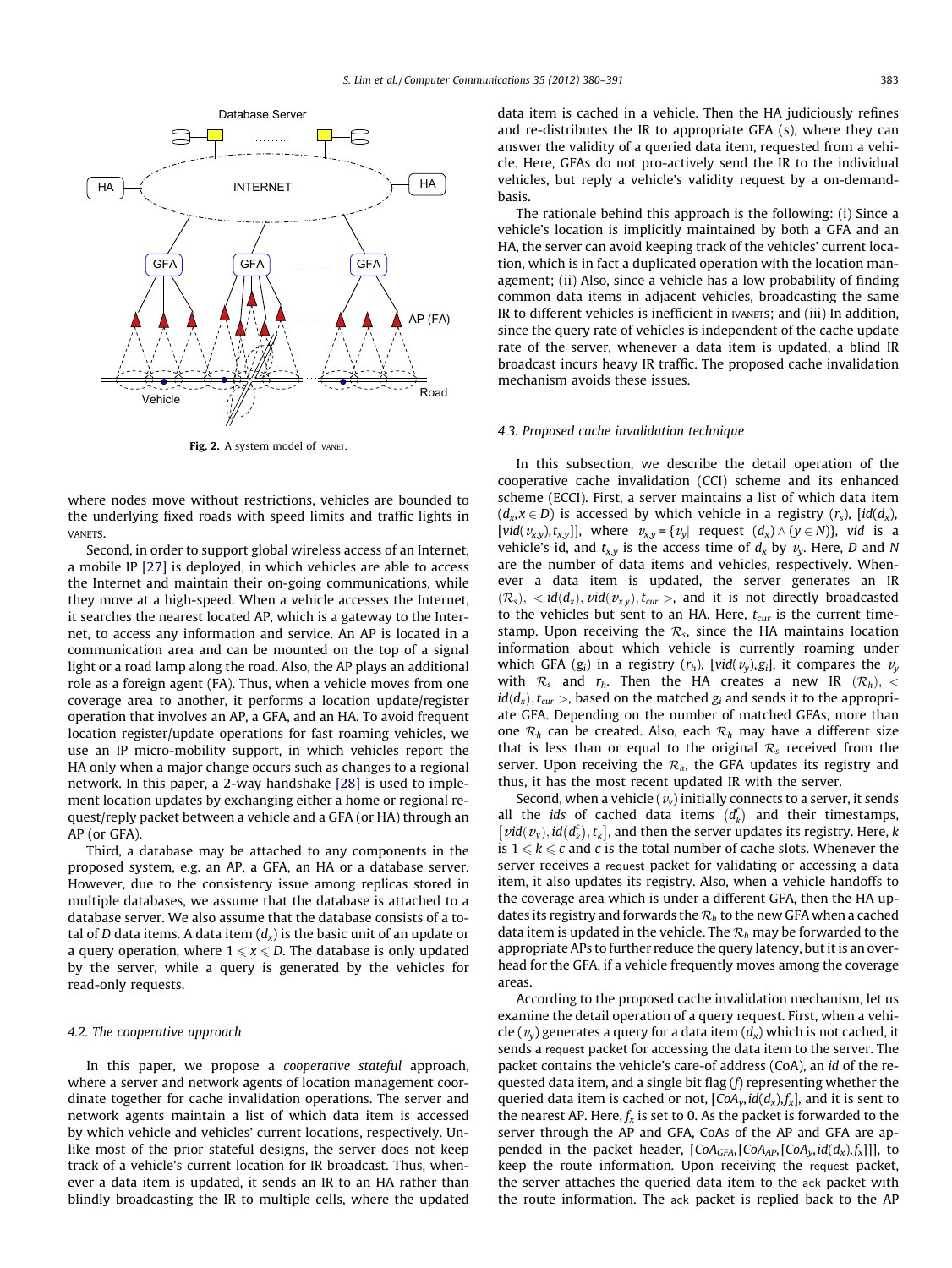<span id="page-4-0"></span>via the GFA. Then the AP unicasts the packet and thus, the corresponding vehicle can receive the data item.

#### Algorithm 1 Vehicle side

1: (A) When  $v_y$  generates a query for  $d_x$ : 2:  $f_x \leftarrow 0$ ; 3: if  $d_x \in L_y$  then 4:  $f_x \leftarrow 1$ ; 5: attach  $[f_x, t_x^c]$  to a request packet; 6: else 7: attach  $f_x$  to a request packet; 8: end if 9: append  $[CoA_v, id(d_x)]$  to the request packet; 10: send the request packet to the nearest AP; 11: (**B**) When  $v<sub>v</sub>$  receives an ack packet: 12: if  $d_x^u$  then 13: cache  $d_x \leftarrow d_x^u$  in  $L_i$ ; 14: end if 15: save  $t_x^c \leftarrow t_{cur}$  in  $L_i$ ; 16: answer the query;

Second, when a query is generated which can be answered by a cached copy of data item, the vehicle sends a request packet to the GFA for checking validity through the nearest AP. The GFA compares the *id* of queried data item with the  $\mathcal{R}_h$  and replies an ack packet, if the cached copy is valid. If the cached copy is not valid, then the GFA forwards the packet to the server. When the server receives the request packet, it verifies the status of the queried data item and replies an ack packet with the route information, if it is a valid copy. If not, it uses the same procedure as the first case to supply the data item. The pseudo codes for the proposed scheme are presented in Algorithms 1–3, where  $L<sub>y</sub>$  is a local cache of  $v_y$ .

Algorithm 2 Server side

1: (A) When a server receives a request packet for  $d_x$  from  $v_y$ : 2: if  $f_x \wedge (t_x^c \geq t_x^u)$ 3: reply an ack packet to  $v_y$ ; 4: else 5: attach  $d_x^u$  to an ack packet and reply it to  $v_y$ ; 6: end if 7: update  $R_s$ , [id(d<sub>x</sub>),[vid( $v_{x,y}$ ), $t_{x,y}$ ]]; 8: (**B**) When  $d_x$  is updated: 9: send an IR,  $\langle id(d_x), vid(v_{x,y}), t_{cur} \rangle$ , to an HA;

Third, to further enhance the CCI scheme, called enhanced CCI (ECCI), the GFAs cache data items in their local storage for future query requests from vehicles. Since an updated data item attached to an ack packet is replied back to vehicles from the server, a GFA intercepts the packet and caches the updated data item. Based on the IR received from the server through HA, GFAs also can maintain a set of valid data items and reply ack packets to vehicles directly, if the queried data item is cached, without forwarding the query request to the server.

In summary, based on the cooperative approach, the server and network agents of the underlying location management coordinate the cache invalidation operations, where the server does not blindly broadcast an IR but sends it to the HA. Then the HA judiciously refines and re-distributes the IR to the GFAs, where the queried data items can be validated or replied.

| <b>Algorithm 3 AP, GFA, or HA side</b>                                                            |
|---------------------------------------------------------------------------------------------------|
| 1: (A) When an AP receives a request packet from $v_y$ :                                          |
| 2: append $CoA_{AP}$ to the request packet and forward it to a GFA;                               |
| 3: (B) When a GFA receives a request packet from an AP:                                           |
| 4: if $f_x \wedge (t_x^c \geq t_x^u)$ then                                                        |
| 5: reply an ack packet to $v_y$ ;                                                                 |
| 6: else                                                                                           |
| 7: append $CoA_{CFA}$ to the request packet and forward it to the                                 |
| server:                                                                                           |
| $8:$ end if                                                                                       |
| 9: (C) When an HA receives an IR $(\mathcal{R}_s)$ from the server:                               |
| 10: for $vid(v_k) \in \mathcal{R}_s$ do                                                           |
| 11: find a CoA <sub>GFA</sub> matched to a CoA <sub>k</sub> :                                     |
| create an IR $(\mathcal{R}_h)$ , $\lt i d(d_x)$ , $t_{\text{cur}} >$ , send it to the GFA;<br>12: |
| $13:$ end for                                                                                     |

# 5. Analytical model

In this section, we analyze the proposed cache invalidation scheme and its enhancement in terms of a cost function. Let  $C_{prot}$ be the average communication protocol cost, which consists of the communication costs of query operation  $(C_{query})$  and cache invalidation operation  $(C_{invalid})$ :

$$
C_{prot} = \lambda_q \cdot C_{query} + \lambda_u \cdot C_{invalid}, \qquad (1)
$$

where the arrival process of the query and update is modeled as a Poisson processes with an arrival rate of  $\lambda_q$  and  $\lambda_u$  at a vehicle and a server, respectively. A set of notations used for analysis is summarized in [Table 1](#page-5-0).

#### 5.1. The query cost

Whenever a query is generated, a vehicle accesses the server for validity before answering the query even though the queried data item is cached. Thus,  $C_{query}$  includes the communication cost between a vehicle and an AP  $(c_x)$ , AP and GFA  $(c_y)$ , and GFA and the server  $(c_s)$ , and the query processing cost at the AP  $(q_a)$ , GFA  $(q_g)$ , and server  $(q_s)$ . We assume that the communication cost is proportional to the distance between a source and destination, and it is represented in terms of the average number of hops  $(\bar{h})$  and a constant factor of each hop  $(\kappa)$  [\[28\]](#page-10-0). Thus,  $c_v$  and  $c_s$  are  $h_v \cdot \kappa$  and  $h_s \cdot \kappa$ , respectively. We also assume that the wireless communication cost is  $\omega$  times higher than the wired communication cost and thus,  $c_x$  is  $\omega \cdot \kappa$ .

The  $C_{query}$  varies in following three cases: (i) When a queried data item is not cached; (ii) When a cached data item is not valid; or (iii) When a cached data item is valid. Both (i) and (ii) cases are treated as a cache miss, and the query request is forwarded to the server. Then the query cost of cache miss,  $C_{query}^{miss}$ , is calculated as:

$$
C_{query}^{miss} = 2 \cdot (q_a + q_g) + q_s + \kappa \cdot (1 + \eta) \cdot (\overline{h_y} + \overline{h_s} + \omega), \tag{2}
$$

where we assume that a data item is transmitted by a number of packets  $(\eta)$  [\[11\].](#page-10-0) The third case is a cache hit and the query request is validated in the GFA. Then the query cost of cache hit,  $C_{query}^{hit}$ , is calculated as:

$$
C_{query}^{hit} = 2 \cdot q_a + q_g + 2 \cdot \kappa \cdot (\overline{h_y} + \omega). \tag{3}
$$

In Eqs. (2) and (3), both  $C_{query}^{miss}$  and  $C_{query}^{hit}$  are represented in terms of the processing and communication costs. By combining Eqs. (2) and (3),  $C_{query}$  is expressed as: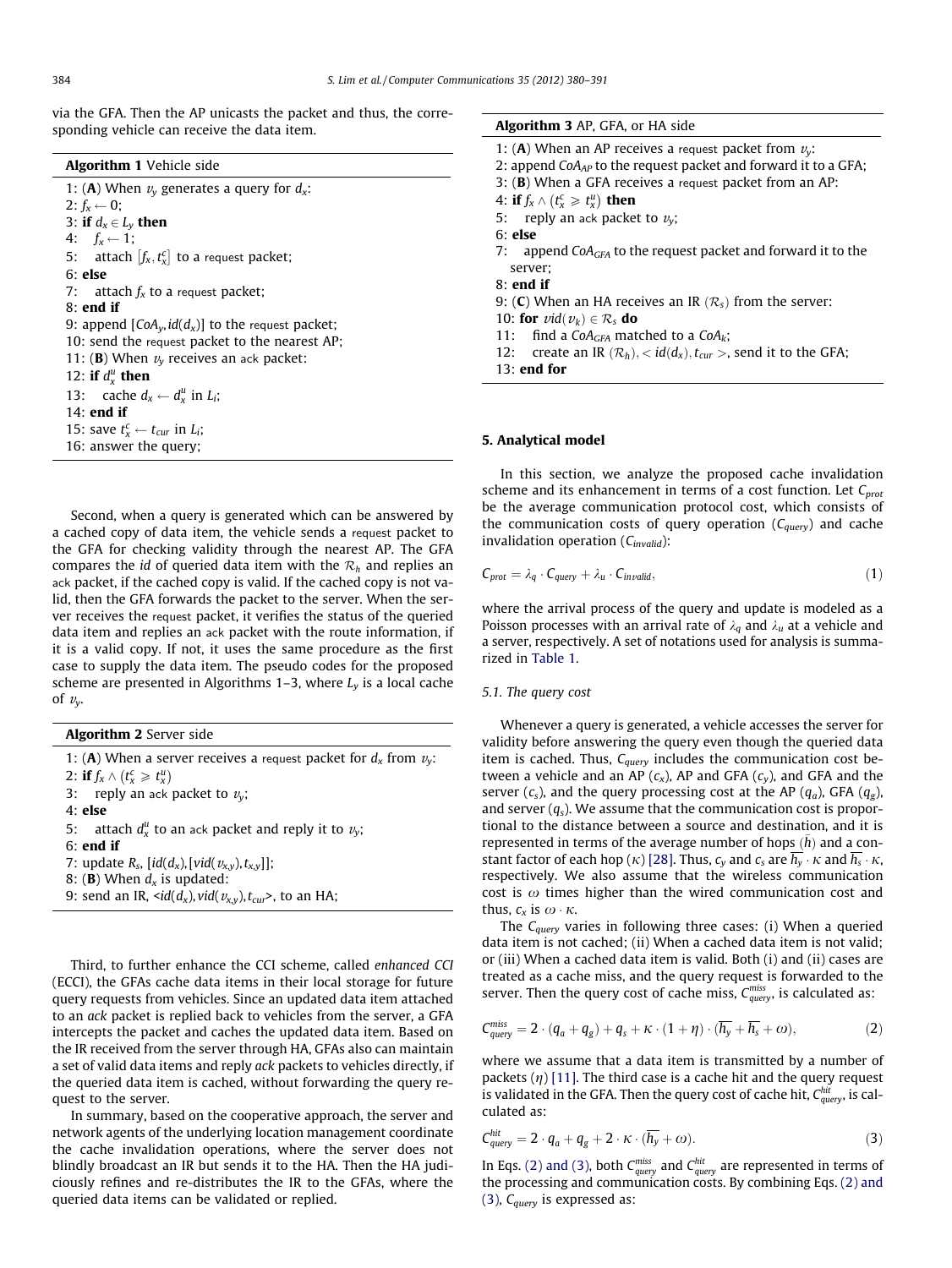<span id="page-5-0"></span>

| Table 1 |  |
|---------|--|
| Notatio |  |

| otation.                                                                         |                                                                                                                                                   |
|----------------------------------------------------------------------------------|---------------------------------------------------------------------------------------------------------------------------------------------------|
| $\lambda_a, \lambda_u$                                                           | The arrival rate of query and update at a vehicle and the server, respectively                                                                    |
| $t_a, t_u$                                                                       | The query and update arrival time, respectively                                                                                                   |
| $C_s$ , $C_w$ , $C_x$ , $C_v$ , $C_z$                                            | The communication cost between GFA $\leftrightarrow$ server, HA $\leftrightarrow$ server, vehicle $\leftrightarrow$ AP, AP $\leftrightarrow$ GFA, |
|                                                                                  | and GFA $\leftrightarrow$ HA                                                                                                                      |
| $q_a, q_g, q_s$                                                                  | The query processing cost at the AP, GFA, and server                                                                                              |
| $\bar{h}$ , $\kappa$                                                             | The average number of hops, and the constant factor of each hop                                                                                   |
| $\overline{h_s}, \overline{h_w}, \overline{h_x}, \overline{h_y}, \overline{h_z}$ | The number of hops between GFA $\leftrightarrow$ server, HA $\leftrightarrow$ server, vehicle $\leftrightarrow$ AP, AP $\leftrightarrow$ GFA, and |
|                                                                                  | $GFA \leftrightarrow HA$                                                                                                                          |
| $\omega$                                                                         | The constant factor of the wireless communication cost                                                                                            |
| $\eta$ , $m$                                                                     | The number of packets and the number of GFAs, respectively                                                                                        |
| $\delta, \gamma$                                                                 | The percentage of the database for local cache size in a vehicle and GFA, respectively                                                            |
| $\xi, \xi'$                                                                      | The percentage of hot and cold data items in the database, respectively                                                                           |
| $a_s$ , $a_h$ , $a_z$                                                            | The update processing cost at server, HA, and GFA, respectively                                                                                   |

$$
C_{query} = P_{hit} \cdot C_{query}^{hit} + P_{miss} \cdot C_{query}^{miss},
$$
\n(4)

where  $P_{hit}$  and  $P_{miss}$  = 1 –  $P_{hit}$ ) are the probability of cached data item being valid and invalid in the GFA, respectively.

The cache hit occurs when a queried data item is cached and accessed before it is updated at the server. Here, let us assume that the number of data items stored in the database is D and a local cache size is  $\delta\%$  of D. We also assume that the data items are divided into hot (popular) and cold (unpopular) data subsets, and they are  $\xi\%$  and  $\xi'\%$  of D, respectively, where  $\xi'$  is 100 –  $\xi$ . There is a high probability that the data item is chosen in the hot set ( $P_{hot}$  < 1). Here,  $\delta < \xi$  and  $P_{cold} = 1 - P_{hot}$ . Then the probability of the queried data item, which is cached in a vehicle,  $P_{cache}$ , is expressed as:

$$
P_{cache} = P_{hot} \cdot \frac{\delta \cdot P_{hot}}{\xi} + (1 - P_{hot}) \cdot \frac{\delta \cdot (1 - P_{hot})}{\xi'}.
$$
 (5)

If a cached data item is queried after it is updated, then it is an invalid data item. The probability of data item being updated during the period from the current time to the query arrival time is expressed as:

$$
P_{\text{update}} = P(t_u < t_q) = \int_{t_q=0}^{\infty} \int_{t_u=0}^{t_q} f(t_q)g(t_u)dt_u dt_q = \frac{\lambda_u}{\lambda_q + \lambda_u},\tag{6}
$$

where  $t_u$  and  $t_q$  are the update and query arrival times, respectively. Then we can obtain the hit rate,  $P_{hit}$ , by combining Eqs. (5) and (6) as:

$$
P_{hit} = P_{cache} \cdot (1 - P_{update}). \tag{7}
$$

#### 5.2. The invalidation cost

The  $C_{invalid}$  includes the communication cost between the server and an HA  $(c_w)$ , and the HA and GFA  $(c_z)$ . Also, the IR update processing costs at server  $(a_s)$ , HA  $(a_h)$ , and GFA  $(a_g)$  are added as:

$$
C_{\text{invalid}} = a_s + \overline{h_w} \cdot \kappa + a_h + \overline{h_z} \cdot \kappa \cdot m + a_g \cdot m, \qquad (8)
$$

where *m* is the average number of GFAs under an HA, and the communication cost between an HA and the server  $(c_w)$  is similarly derived as  $\overline{h_w} \cdot \kappa$ .

#### 5.3. Model for the enhancement case

The average communication protocol cost  $\left(\mathsf{C}^{\mathsf{g}}_{\textit{prot}}\right)$  and query  $\cos \left( C_{query}^{g} \right)$  of the enhancement scheme are the same as Eqs. [\(1\)](#page-4-0) [and \(4\)](#page-4-0), respectively except that  $P_{hit}$  needs to be recalculated. The  $P_{hit}$  in the GFA,  $P^{\rm g}_{hit}$ , occurs in following two cases: (i) A queried data item is cached in a vehicle and it is validated as a valid copy in the GFA; or (ii) A queried data item is not cached in a vehicle but its valid copy is cached in the GFA.

The first case is the same as the Eq. (7). In the second case, the probability of the queried data item, which is cached in the GFA,  $P^g_{cache}$ , needs to be calculated and it is expressed as:

$$
P_{cache}^{g} = P_{hot} \cdot \frac{\gamma \cdot P_{hot}}{\xi} + (1 - P_{hot}) \cdot \frac{\gamma \cdot (1 - P_{hot})}{\xi'}, \qquad (9)
$$

where we assume that the cache size of a GFA is  $\gamma$ % of D. Here,  $\gamma$  <  $\xi$ . Then  $P_{hit}^g$  is given by,

$$
\begin{cases}\nP_{cache} \cdot (1 - P_{update}) & (i) case \\
(1 - P_{cache}) \cdot P_{cache}^{g} \cdot (1 - P_{update}) & (ii) case\n\end{cases}
$$

By combining both the cases,  $P_{hit}^g$  is expressed as:

$$
P_{hit}^g = (P_{cache} + (1 - P_{cache}) \cdot P_{cache}^g) \cdot (1 - P_{update}). \tag{10}
$$

Therefore  $\mathcal{C}^{\text{g}}_{query}$  is expressed as:

$$
C_{query}^g = P_{hit} \cdot C_{query}^{hit} + (P_{hit}^g - P_{hit}) \cdot C_{query}^{hit'} + P_{miss}^g \cdot C_{query}^{miss}, \qquad (11)
$$

where  $C_{query}^{hit'} = 2 \cdot q_a + q_g + \kappa \cdot (1 + \eta) \cdot (\overline{h_y} + \omega)$  and  $P_{miss}^g = 1 - P_{hit}^g$ . Compared to Eq. (4), additional processing and communication costs  $(c_{query}^{hit'})$  between a vehicle and GFA are added in Eq. (11). This is because when a queried data item is not cached in the vehicle but cached in the GFA, it should be delivered to the vehicle in the enhancement scheme. Thus,  $C_{query}^g$  includes the costs for validating a query request in the GFA and delivering a queried data item from the server or GFA to the vehicle.

We show the numerical results of both the average communication protocol cost and cache hit in [Fig. 3.](#page-6-0) The query processing costs at the AP, GFA, and server are set to 10, 15, and 25, respectively. Similarly the update processing costs at the GFA, HA, and the server are set to 10, 15, and 25, respectively. The local cache sizes in a vehicle and a GFA are set to 5% of database, respectively. In [Fig. 3\(](#page-6-0)a), both communication protocol costs increase as both query and update rates increase, but they are more sensitive to the update rate. In [Fig. 3\(](#page-6-0)b), the cache hit increases as the query rate increases but it decreases as the update rate increases. The enhancement case achieves better performance because of additional caching in GFAs, that helping consuming more query requests directly without forwarding them to the server.

Since the proposed model is intended only to estimate the performance trend, we conduct detail performance evaluation through extensive simulation in the following section. The performance optimization could improve the usefulness of the analysis but it is beyond the scope of this paper. For example, the query cost can be reduced by caching more valid data items at GFAs. However, the invalidation cost may increase due to frequent validation operations between the server and GFAs. Thus, reduction of the query and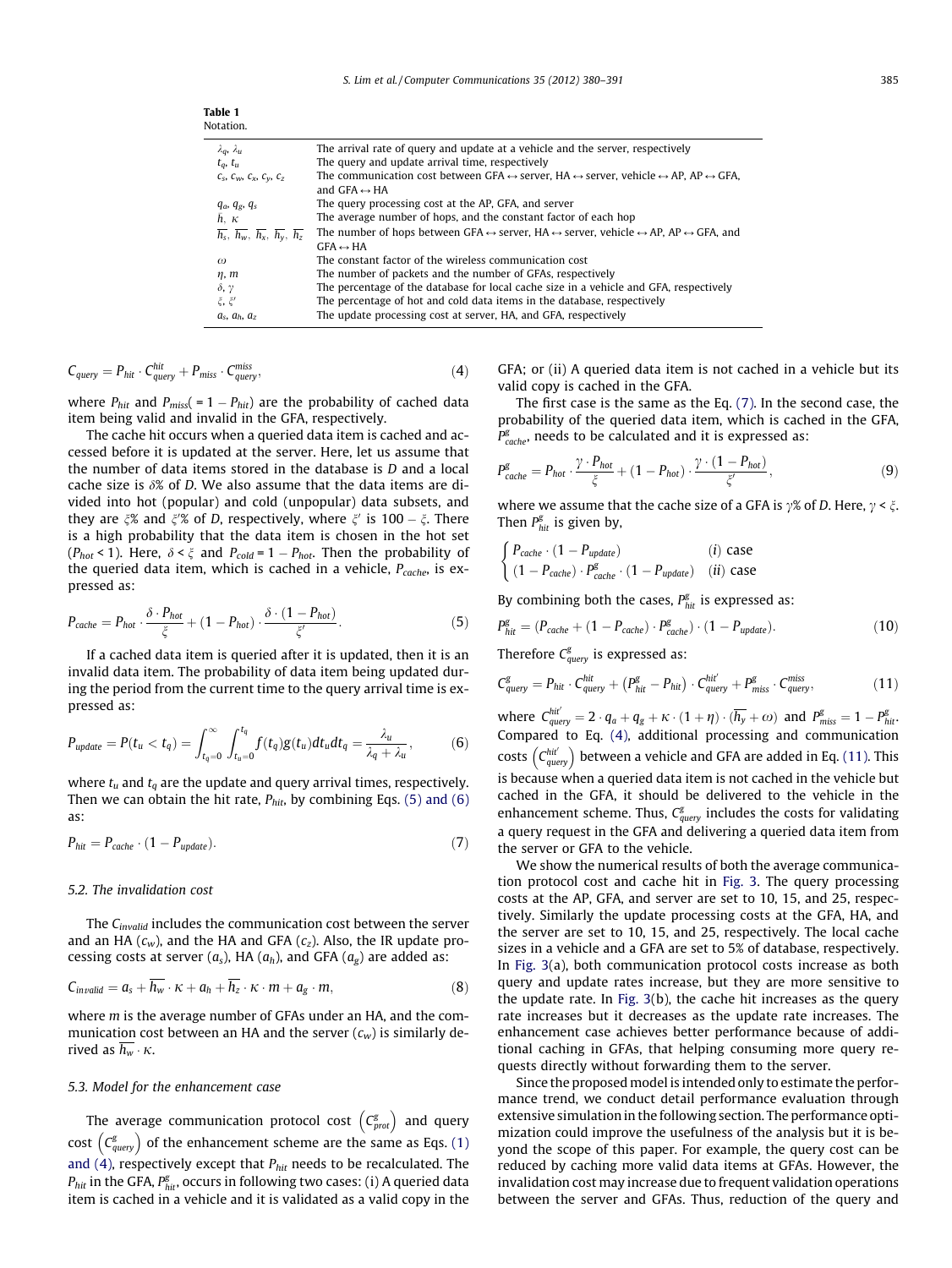<span id="page-6-0"></span>

Fig. 3. The query cost and cache hit as a function of query and update rates. The enhancement case is shown in shade.

invalidation costs is conflicting requirements, and optimization of both is admittedly extremely complex.

### 6. Performance evaluation

#### 6.1. Simulation testbed

We develop a customized discrete-event simulator using CSIM19 [\[29\]](#page-10-0) to conduct our experiments. To examine the proposed idea, we use a simple wrap around one-dimensional network topology (see Fig. 4) with a velocity suitable for a city driving under emphasis on the data caching and its invalidation. In this paper, we neither consider a high speed mobility model nor deploy an advanced location management scheme (i.e., [\[28\]\)](#page-10-0) to clearly see the effect of our cache invalidation strategies on the performance.

We deploy 25  $APs<sup>1</sup>$  to cover the area and assume that each AP is located in the center of a coverage area with 2 Mbps bandwidth. Five GFAs are deployed in the area and each GFA consists of 5 APs. A set of vehicles is randomly located in the area, travels with a given velocity suitable for a city driving, and communicates with the APs. The communication delay is dependent on the distance among wired network agents (e.g. AP, GFA, HA, and server) represented by the



Fig. 4. A wrap-around one-dimensional network topology. A set of vehicles moves along the given road and continues to move to the opposite side of road, when it reaches to the end.

| Table 2 |                        |
|---------|------------------------|
|         | Simulation parameters. |

| Network size (km)           | 18.85           |
|-----------------------------|-----------------|
| Diameter of AP coverage (m) | 750 [31]        |
| Velocity (km/h)             | 60              |
| Number of vehicle           | 250             |
| Database size (items)       | 1000            |
| Data item size (KByte)      | $1 - 500$       |
| Hot data items              | 50              |
| Cold data items             | Remainder of DB |
| Hot data item access prob.  | 0.8             |

number of hops. Based on [\[28\]](#page-10-0), the number of hops between an AP and a GFA, a GFA and HA, a GFA and the server, and the server and HA are set to 5, 10, 25, and 25, respectively. We assume that the bandwidth of the wired network is 100 Mbps.

Both update and query inter arrival times follow the exponential distribution. The entire data items stored in the database is classified into two subsets, hot and cold data items. We assume that 80% and 20% of update requests are uniformly distributed within the hot and cold subsets, respectively. The Zipf distribution model [\[32\]](#page-11-0) is often used to model a skewed access pattern, where  $\theta$ is the access skewness coefficient. The access probability of the ith

data item is represented as  $\frac{\Omega}{l^{\beta}}$ , where  $\Omega=\left(\sum_{j=1}^n\frac{1}{l^{\beta}}\right)^{-1}$ , and  $0\leqslant\theta\leqslant1.$ Setting  $\theta$  = 0 corresponds to the uniform distribution. Here, we set  $\theta$  to 0.8 based on the real Web traces [\[33\]](#page-11-0).

Each vehicle caches 5% of the data items in the database. When a cache is full, we use the least recently used (LRU) cache replacement policy. We do not deploy an advanced cache admission or replacement policy proposed in [\[26\]](#page-10-0) to clearly see the effect of the proposed scheme on the performance. The simulation parameters are summarized in Table 2.

#### 6.2. Performance comparison

To compare the performance of proposed schemes, we modified two prior cache invalidation techniques to work in *IVANET*: a polleach-read (PER) scheme, and an extended asynchronous (EAS) scheme. The  $PER<sup>2</sup>$  scheme [\[10\]](#page-10-0) is an on-demand approach extended from [\[34\]](#page-11-0), where a query is forwarded to the server for either validating a cached data item or receiving the queried data item. In

<sup>&</sup>lt;sup>1</sup> The AP (e.g. an infostation [\[30,5\]](#page-10-0), or a message relay box [\[6\]\)](#page-10-0) to cover the area, and they are located along the road and act as a gateway to an infrastructure network. We envision that drivers should be able to access not only roadside Wi-Fi stations but also high-speed wide area 3G cellular networks and thus, the diameter of coverage area will become wider than that of we have assumed based on [\[31\]](#page-11-0) in this paper.

<sup>&</sup>lt;sup>2</sup> A server-based poll-each-read (SB-PER) scheme [\[10\]](#page-10-0) is proposed to further improve the performance of PER under the assumption of available global access and update information in a server. However, obtaining the global update information is practically infeasible and thus, we do not consider the SB-PER scheme in this paper.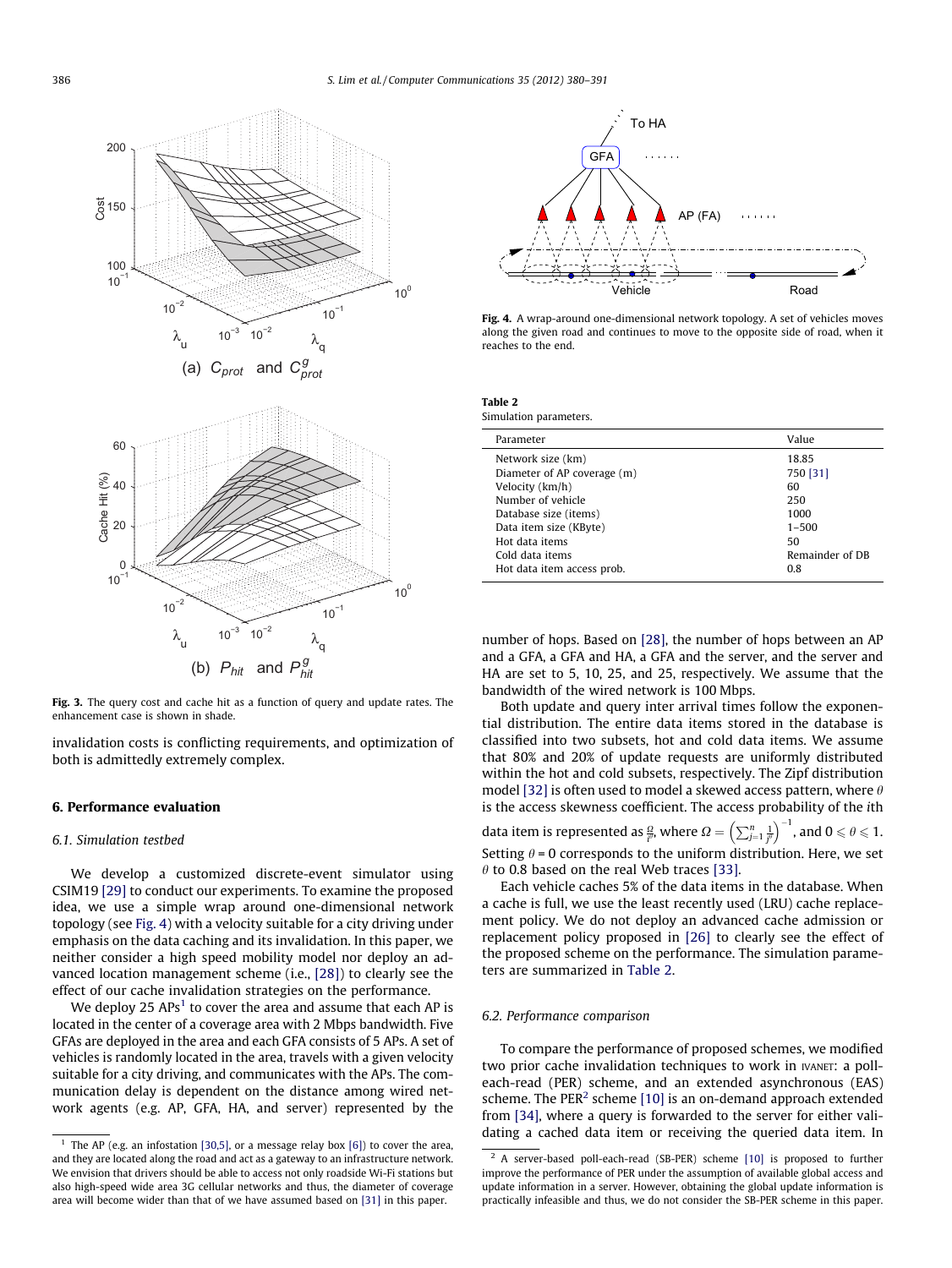

Fig. 5. Query delay as a function of mean update interval.

the  $EAS<sup>3</sup>$  scheme, as we mentioned in Section [3,](#page-1-0) a stateful server maintains a list of ids of the cached data items in vehicles, and broadcasts an IR to inform the vehicles of any cache update. Thus, a queried data item, which is cached, is used to answer the query directly without validating with the server. When a vehicle handoffs, it sends the entire valid cached data item ids to the server for validity check and receives an invalidation check packet from the server. For comparison, we add the proposed cooperative approach in these schemes, where the impact of mobility on the performance is minimized. In addition, we include the base case, no cache (NC), where a query request is forwarded to the server always.

#### 6.3. Simulation results

We evaluate the impact of update interval  $(T_u)$ , query interval  $(T_a)$ , and size of data items, and examine the communication overheads of the cache invalidation strategies.

#### 6.3.1. Impact of update interval

First, we evaluate the query delay and cache hit rate of cache invalidation strategies as a function of update interval. In Fig. 5(a), as the update interval increases, the query delay decreases. The NC scheme is not affected by the update and query



Fig. 6. Cache hit as a function of mean update interval.

intervals because every query is forwarded to the server for access. In Fig. 5(b), when the query interval is high, the overall query delays increase because more cached data items become invalid before they are queried. Both PER and EAS schemes show high query delays closer to the NC scheme in the low update intervals, but the EAS scheme exhibits lower query delay with high update intervals, because more valid cached data items are found without additional validation delay with the server. Both our CCI and ECCI schemes show better performance than other two schemes. Especially the ECCI scheme shows the lowest query delay for the entire update intervals due to additional caching in the GFAs.

In Fig. 6(a), as the update interval increases, the cache hit rate increases. Both CCI and ECCI schemes show higher cache hit rates than other two schemes because a query can be validated or answered in the GFA before it is forwarded to the server. The detail analysis of cache hit is presented in [Fig. 9\(](#page-9-0)a) later. In Fig. 6(b), when the query interval is high, the overall cache hits decrease. However, the ECCI scheme is not affected much by both query and update intervals and shows the highest cache hit rate for the entire update intervals.

# 6.3.2. Impact of query interval

Second, we examine the query delay and cache hit of the cache invalidation strategies as a function of query interval. In [Fig. 7](#page-8-0)(a), when the update interval is low, both PER and EAS schemes show almost similar performance to the NC scheme except for the low query intervals. This is because, due to frequent update of data

Both asynchronous (AS) [\[9\]](#page-10-0) and call-back (CB) [\[35\]](#page-11-0) schemes are similar in the sense that a stateful server broadcasts an IR to the mobile nodes for cache updates. Since the CB scheme is designed for a single-cell environment, we extend the AS scheme for comparison in this paper.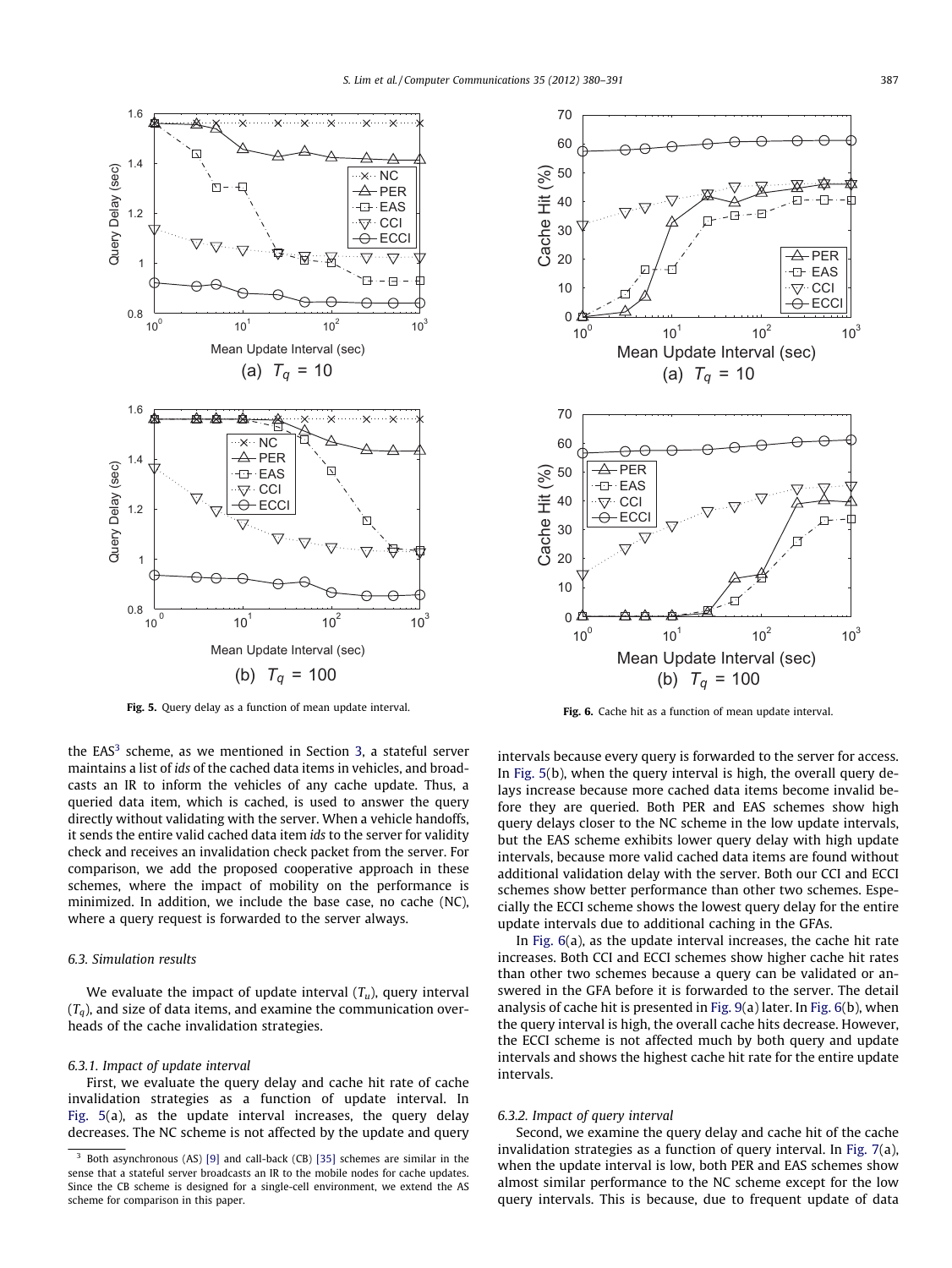<span id="page-8-0"></span>

Fig. 7. Query delay as a function of mean query interval.

items, more queried cached data items become invalid and thus, more queried requests are forwarded to the server. In Fig. 7(b), when the update interval is high, the overall query delays decrease. The EAS scheme shows lower query delay than the PER scheme because a valid cached data item can directly be used for answering a query, but higher query delay than that of both CCI and ECCI schemes because a query is forwarded up to the server when the queried cached data item is either invalid or unavailable.

In Fig. 8(a), when the update interval is low, both PER and EAS schemes show almost no cache hit except for the low query intervals due to frequent update of data items. In Fig. 8(b), when the update interval is high, both PER and EAS schemes still suffer from the low cache hit resulting in the high query delay. Regardless of query and update intervals, both the CCI and ECCI schemes achieve higher cache hits than the other two schemes.

#### 6.3.3. Impact of cooperative approach

Third, we analyze the proposed schemes in terms of the local cache hit and a remote cache hit. The local cache hit is the ratio that a queried data item is locally cached and validated by the server, while the remote cache hit is the ratio that a queried data item is validated or found from the GFAs. In the ECCI scheme, the remote cache hit can be enhanced when a queried data item is cached in GFAs. In [Fig. 9](#page-9-0)(a), when the pair of query and update interval is 10/100 (sec), both CCI and ECCI schemes show higher cache hits than other two schemes. The CCI scheme achieves the highest remote cache hit because many queries are validated in the GFAs before they are forwarded to the server. However, the



Fig. 8. Cache hit as a function of mean query interval.

ECCI scheme shows higher local cache hit than other three schemes because many queried data items found in the GFA brought to the query request senders for caching. Then these cached data items are used for answering the next query requests, resulting better local cache hits. In case of 100/10 (sec), due to frequent update of data items, both PER and EAS schemes show no cache hit, while both CCI and ECCI schemes heavily rely on the remote cache hit.

#### 6.3.4. Impact of data size

Next, we measured the query delay as a function of data size. In [Fig. 9\(](#page-9-0)b), the ECCI scheme outperforms the others and achieves the lowest query delay for all data sizes. The performance gap between the NC and other schemes is larger as the data size increases. Due to additional communication with the server on every query request for validating or accessing the data items, both NC and PER schemes show higher query delays than the other three schemes.

#### 6.3.5. Communication overhead

Finally, we evaluate the communication overhead of the cache invalidation strategies in terms of the average number of packet transmissions only from the network components including the query request, reply, and IR packet transmissions. In [Fig. 10,](#page-9-0) both NC and PER schemes require six packet transmissions from a vehicle, AP, GFA, and server for answering a query. Although additional IR transmission from the server and HA is required in both CCI and ECCI schemes, they achieve the less number of packet transmissions than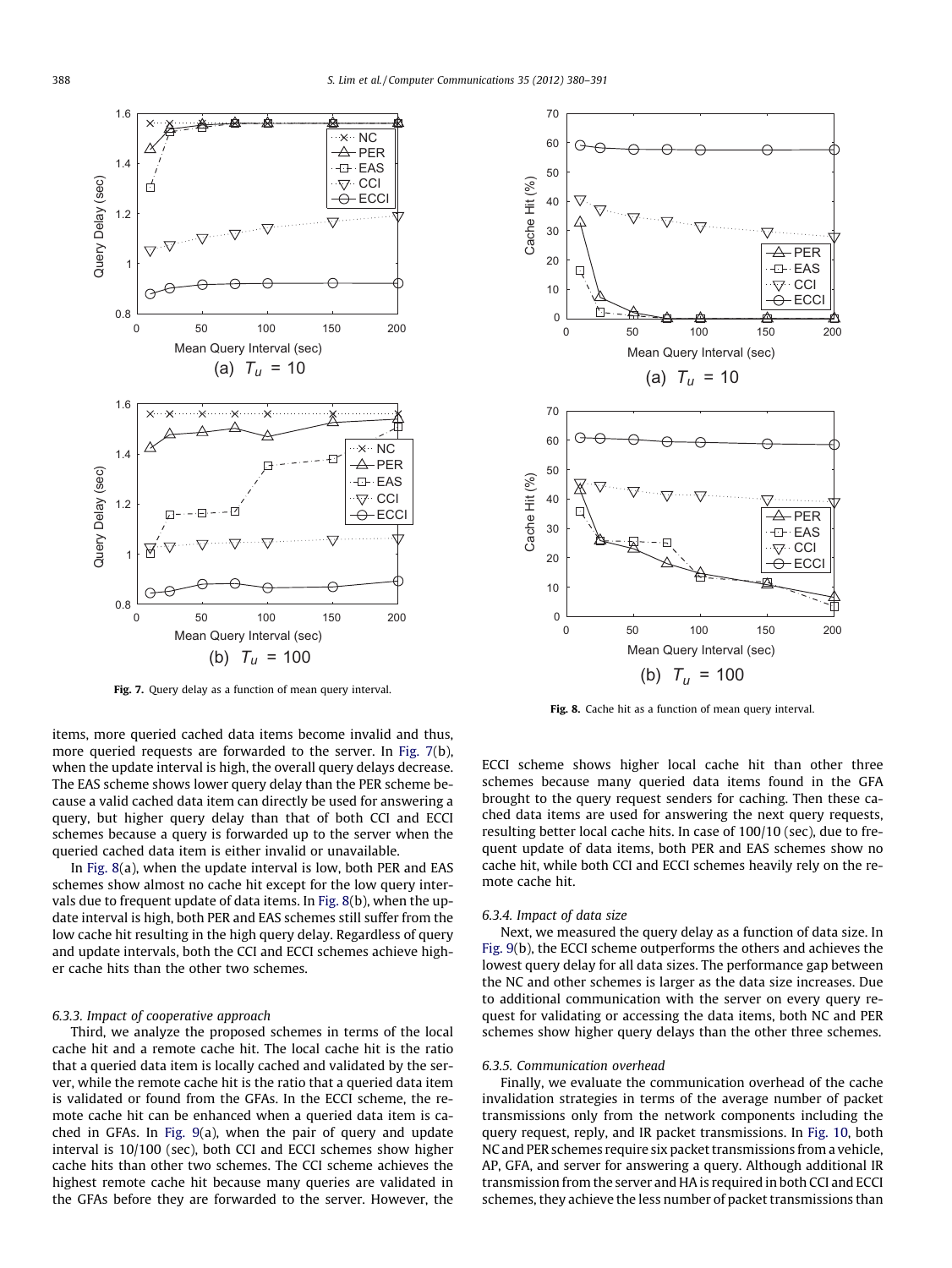<span id="page-9-0"></span>

Fig. 9. The left figure shows the cache hit against the pair of mean query and update intervals, where the PER, EAS, CCI, and ECCI schemes are plotted from left to right. The right figure shows the query delay against data size ( $T_q$  = 10 and  $T_u$  = 50).



Fig. 10. Average number of transmissions per query is shown against the pair of mean query and update intervals. The NC, PER, EAS, CCI, and ECCI schemes are plotted from left to right.

that of NC and PER schemes because some of queries can be validated in GFAs before they are further forwarded to the server. The EAS scheme may reduce the query delay, but it incurs maximum communication overhead, especially in low update intervals (e.g. 100/10 (sec)) mainly due to excessive IR packet transmissions.

In summary, the proposed cooperative cache invalidation schemes provide better performance and less overhead. The cooperative approach reduces the impact of high-speed mobility and provides a scalable cache invalidation operation, because a server and network agents of location management coordinate together for cache invalidation operation. Thus, the proposed schemes are a viable approach for implementing IVANETS.

# 6.4. Discussion

In this subsection, we discuss how the simulation parameters and assumptions affect the caching performance. We first investigate how data access pattern affects the caching performance. In this paper, a skewed access pattern is considered and the Zipf distribution model [\[32\]](#page-11-0) is deployed based on the real Web traces (i.e.,  $\theta$  = 0.8). Since frequently accessed data items (i.e., hot data items) are highly preferred to be cached, a non-uniform data access pattern is implicitly assumed in most caching schemes. If the data access pattern is uniform (i.e.,  $\theta = 0.0$ ), the benefits of caching in terms of low query delay and communication overhead reduce. Also the problem of data caching can be turned into data replication [\[20,36\],](#page-10-0) where multiple copies of data item are stored in local caches and a performance tradeoff between data accessibility and access latency is a major performance matrix.

Second, we investigate how packet collision or loss affects the caching performance. In this paper, no packet (i.e., IR) collision or loss is assumed between vehicles and APs. We can relax this assumption by considering limited broadcast bandwidth, unreliablewireless link, or high vehicle density often witnessed in a rush hour or a city event. In case of IR packet collision or loss, the query delay increases because a vehicle cannot answer a query until it receives the IR. Due to lack of receiving IRs, long-disconnection problem [\[13\]](#page-10-0) can be occurred and the entire cached data items can be thrown away for validation. Thus, overall caching performance will decrease.

#### 7. Research issues

We further exploit several issues open for investigation toward future research directions. First, we envision that vehicles will be able to access not only roadside Wi-Fi stations but also 3G networks. Here, in contrast to 3G networks, roadside Wi-Fi stations have advantage of easy to deploy with low cost but provide high bandwidth. When each vehicle has a connection supported either by 3G networks or satellite techniques, its high-speed mobility still becomes an issue for cache invalidation operation. In light of this, coordination with location management scheme is essential to reduce the cost of IR broadcast. Since vehicles are bounded to move under a fixed road with speed limits and traffic lights, prediction of future movement considering such restrictions will also reduce the impact of mobility.

Second, as compared to MANETS and IMANETS, the unique challenges in IVANETS such as scheduling [\[37\]](#page-11-0) and data dissemination [\[38\]](#page-11-0) will motivate further research in this area. Since vehicles moves with high-speed, they have a short period of time to contact a roadside unit for download and upload requests. As the number of vehicles increases in a rush hour, it is not trivial to design an efficient scheduling scheme for the server to process the requests in a timely manner. Due to vehicles' high-speed mobility, the conventional broadcast technique for data dissemination cannot directly be applied to *IVANETS*. In *IVANETS*, the roadside unit (e.g. data source) broadcasts data items to passing by vehicles and they exchange the data items with other vehicles located within the communication range. Also the roadside unit periodically broadcasts data items at the intersection, and vehicles can buffer and re-broadcast the data items at the intersection for easy of data dissemination. These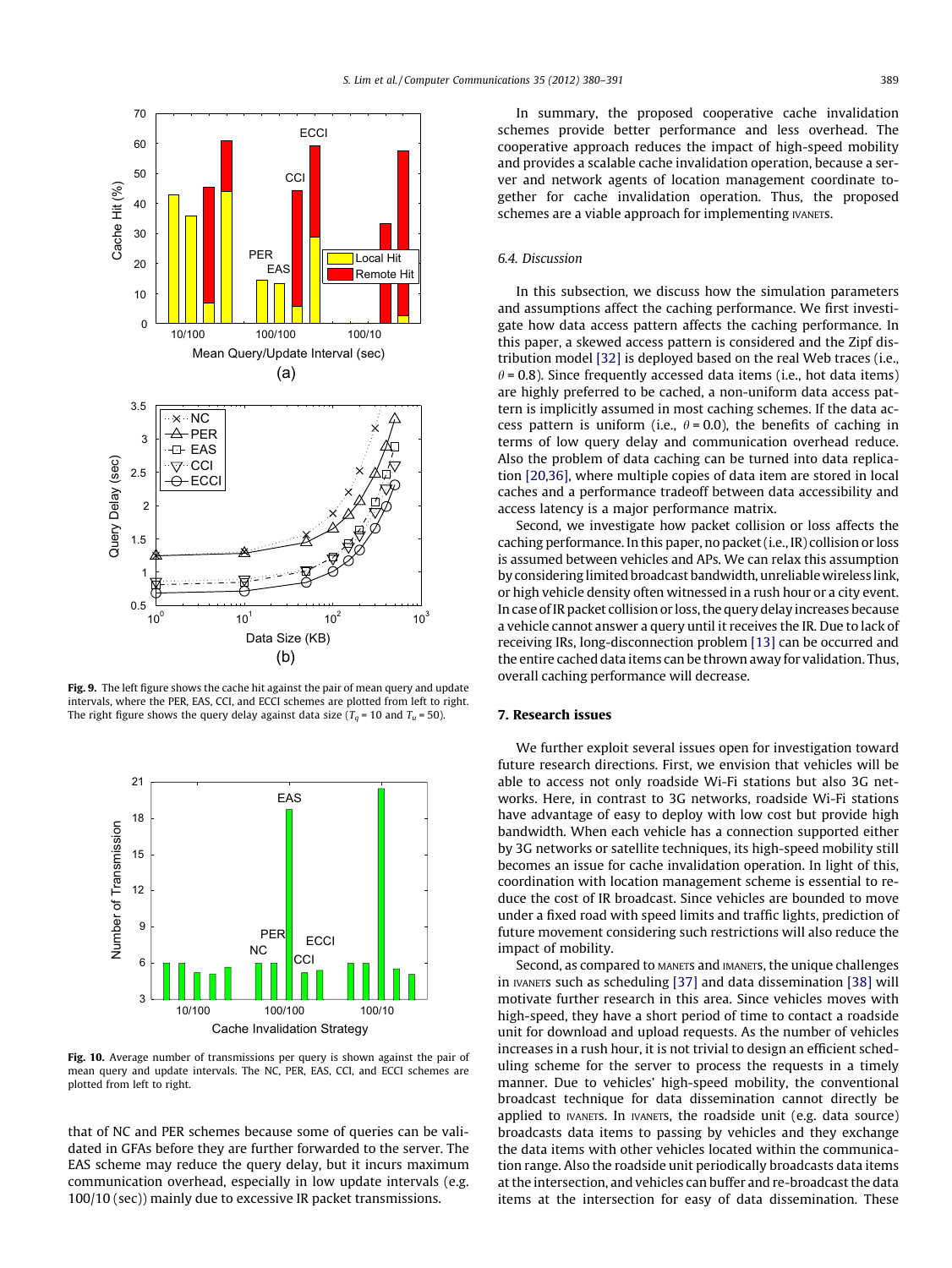#### <span id="page-10-0"></span>Table 3

Acronym. VANET Vehicular ad hoc network IVANET INTERNATION INTERNATION INTERNATIONAL INTERNATIONAL INTERNATIONAL INTERNATIONAL INTERNATIONAL INTERNATION<br>INTERNATIONAL INTERNATIONAL INTERNATIONAL INTERNATIONAL INTERNATIONAL INTERNATIONAL INTERNATIONAL INTERNATION Mobile ad hoc network IR Invalidation report UIR Updated invalidation report TS Time stamp BS Base station<br>MSC Mobile swit MSC Mobile switching center<br>Access point Access point FA Foreign agent GFA Gateway foreign agent HA Home agent CoA Care-of address DSRC DED Dedicated short range communication NC No cache PER Poll-each-read<br>
SP-PER Server-based r Server-based poll-each-read AS ASynchronous CB Call-back EAS Extended ASynchronous ETS Extended time stamp CCI Cooperative cache invalidation ECCI Enhanced cooperative cache invalidation LRU Least recently used

techniques can improve the data accessibility and availability and reduce the network traffic.

Third, in this paper, we implicitly assume a strong consistency model, in which a query should be answered by the latest updated data item from either a local cache or the server. However, we need to relax this assumption to support growing diversity in applications and users' demands requiring a certain consistency level with the server. Note that ensuring a strong consistency is not always a prompt and critical requirement. For example, map, video clip, and weather information are not update sensitive and thus, occasional inconsistency between the source and its cached copy would be acceptable. Little effort has been devoted in developing a flexible consistency-based technique [17,39]. We expect that this technique can effectively balance among the cost of accessing data item, complexity of consistency maintenance, and query latency.

#### 8. Conclusion

In this paper, we investigate the cache invalidation issue in an IVANET, where minimizing the impact of high-speed mobility and designing a scalable algorithm are primary concerns. We proposed a hierarchical network model and a cooperative cache invalidation scheme including its enhancement, in which both the server and network agents of location management coordinate the cache invalidation operation. We developed a simple analytical model for the proposed schemes for rapid estimate of performance trends. We also compared the proposed schemes with two prior cache invalidation schemes through extensive simulation, and observed that the proposed CCI and ECCI schemes provide better performance than others with respect to the query delay, cache hit rate, and communication overhead.

#### Acknowledgments

This research was supported in part by Startup Grant in Dept. of Computer Science at Texas Tech University and US National Science Foundation (NSF) under the Grants CNS-0831673, CNS-1004210, and CNS-0831853, and Korea National Research Foundation (NRF) WCU Grant R31-2008-000-10100-0. This work was published in part at the 18th International Conference on Computer Communications and Networks (ICCCN) 2009 [\[40\]](#page-11-0).

#### Appendix A

A set of acronyms used in this paper is summarized in Table 3. Note that the singular and plural of an acronym are always spelled the same.

#### References

- [1] Dedicated Short Range Communications (DSRC) Home, [<http://](http://www.leearmstrong.com/DSRC/DSRCHomeset.htm) [www.leearmstrong.com/DSRC/DSRCHomeset.htm>.](http://www.leearmstrong.com/DSRC/DSRCHomeset.htm)
- [2] X. Yang, J. Liu, F. Zhao, N. Vaidya, A Vehicle-to-Vehicle Communication Protocol for Cooperative Collision Warning, in: Proc. on Mobile and Ubiquitous Systems: Networking and Services (Mobiquitous 2004), 2004, pp. 114–123.
- [3] Q. Xu, T. Mark, J. Ko, R. Sengupta, Vehicle-to-Vehicle Safety Messaging in DSRC, in: ACM VANET, 2004, pp. 19–28.
- [4] J. Ott, D. Kutscher, Drive-thru Internet: IEEE 802.11 for Automobile Users, in: Proc. IEEE INFOCOM, 2004.
- [5] R. Frenkiel, B. Badrinath, J. Borras, R. Yates, The infostation challenge: balancing cost and ubiquity in diverse wireless data, IEEE Personal Commun. 7 (2) (2000) 66–71.
- [6] H. Reumerman, M. Roggero, M. ruffini, The application-based clustering concept and requirements ofr intervehicle networks, IEEE Commun. Mag. (2005) 108–113.
- V. Bychkovsky, B.H.A. Miu, H. Balakrishnan, S. Madden, A Measurement Study of Vehicular Internet Access Using in Wi-Fi Networks, in: Proc. ACM MOBICOM, 2006, pp. 50–61.
- [8] S. Khurana, A. Kahol, S. Gupta, P. Srimani, A strategy to manage cache consistency in a distributed mobile wireless environment, in: Proc. IEEE International Conference on Distributed Computing Systems (ICDCS), 2000, pp. 530–537.
- [9] Z. Wang, M. Kumar, S.K. Das, H. Shen, Investigation of cache management strategies for multi-cell environments, in: Proc. 4th International Conference on Mobile Data Management (MDM), 2003, pp. 29–44.
- [10] H. Chen, Y. Xiao, X. Shen, Update-based cache access and replacement in wireless data access, IEEE Trans. Mobile Comput. 5 (12) (2006) 1734–1748.
- [11] W. He, I. Chen, B. Gu, A Proxy-Based integrated cache consistency and mobility management scheme for mobile IP systems, in: Proc. Advanced Networking and Applications, 2007, pp. 354–361.
- [12] D. Barbara, T. Imielinksi, Sleepers and workaholics: caching strategies for mobile environments, in: Proc. ACM SIGMOD, 1994, pp. 1–12.
- [13] Q. Hu, D. Lee, Cache algorithms based on adaptive invalidation reports for mobile environments, Cluster Comput. (1998) 39–48.
- [14] G. Cao, A scalable low-latency cache invalidation strategy for mobile environments, in: Proc. ACM MOBICOM, 2000, pp. 200–209.
- [15] Y. Lin, W. Lai, J. Chen, Effects of cache mechanism on wireless data access, IEEE Trans. Wireless Commun. 2 (6) (2003) 1240–1246.
- [16] S. Lim, W. Lee, G. Cao, C.R. Das, Cache invalidation strategies for Internet-based mobile ad hoc networks, Comput. Commun. J. 30 (8) (2007) 1854–1869.
- [17] Y. Huang, J. Cao, Z. Wang, B. Jin, Y. Feng, Achieving flexible cache consistency for pervasive internet access, in: Proc. Pervasive Computing and Communications, 2007, pp. 239–250.
- [18] W. Li, E. Chan, D. Chen, S. Lu, Maintaining probabilistic consistency for frequently offline devices in mobile ad hoc networks, in: Proc. IEEE International Conference on Distributed Computing Systems (ICDCS), 2009, pp. 215–222.
- [19] J. Gwertzman, M. Seltzer, World-Wide Web cache consistency, in: Proc. USENIX Technical Conference, 1996, pp. 141–152.
- [20] T. Hara, S. Madria, Data replication for improving data accessibility in ad hoc networks, IEEE Trans. Mobile Comput. 5 (11) (2006) 1515–1532.
- [21] G. Karumanchi, S. Muralidharan, R. Prakash, Information dissemination in partitionable mobile ad hoc networks, in: Proc. IEEE Symposium on Reliable Distributed Systems (SRDS), 1999, pp. 4–13.
- [22] J. Luo, J. Hubaux, P.T. Eugster, PAN: providing reliable storage in mobile ad hoc networks with probabilistic quorum systems, in: Proc. ACM MobiHoc, 2003, pp. 1–12.
- [23] Y. Sawai, M. Shinohara, A. Kanzaki, T. Hara, S. Nishio, Quorum-Based Consistency Management among Replicas in Ad Hoc Networks with Data Update, in: Proc. ACM Symposium on Applied Computing, 2007, pp. 955–956.
- [24] W. Zhang, G. Cao, Defend Against Cache Consistency Attacks in Wireless Ad Hoc Networks, in: Proc. Mobile and Ubiquitous Systems (Mobiquitous), 2005, pp. 12–21.
- [25] L. Yin, G. Cao, Supporting cooperative caching in ad hoc networks, IEEE Trans. Mobile Comput. 5 (1) (2006) 77–89.
- [26] S. Lim, W. Lee, G. Cao, C.R. Das, A novel caching scheme for improving Internetbased mobile ad hoc networks performance, Ad Hoc Networks J. 4 (2) (2006) 225–239.
- 27] C.E. Perkins, IP Mobility Support, Request for Comments (RFC) 2002–2006.
- [28] J. Xie, I.F. Akyildiz, A Distributed Dynamic Regional Location Management Scheme for Mobile IP, in: Proc. IEEE INFOCOM, 2002, pp. 1069–1078.
- [29] The CSIM User Guides, [<http://www.mesquite.com/>](http://www.mesquite.com/).
- [30] T. Small, Z. Hass, The Shared Wireless Infostation Model A New Ad Hoc Networking Paradigm (or Where There is a Whale, There is a Way), in: Proc. MobiHoc, 2003, pp. 233–244.